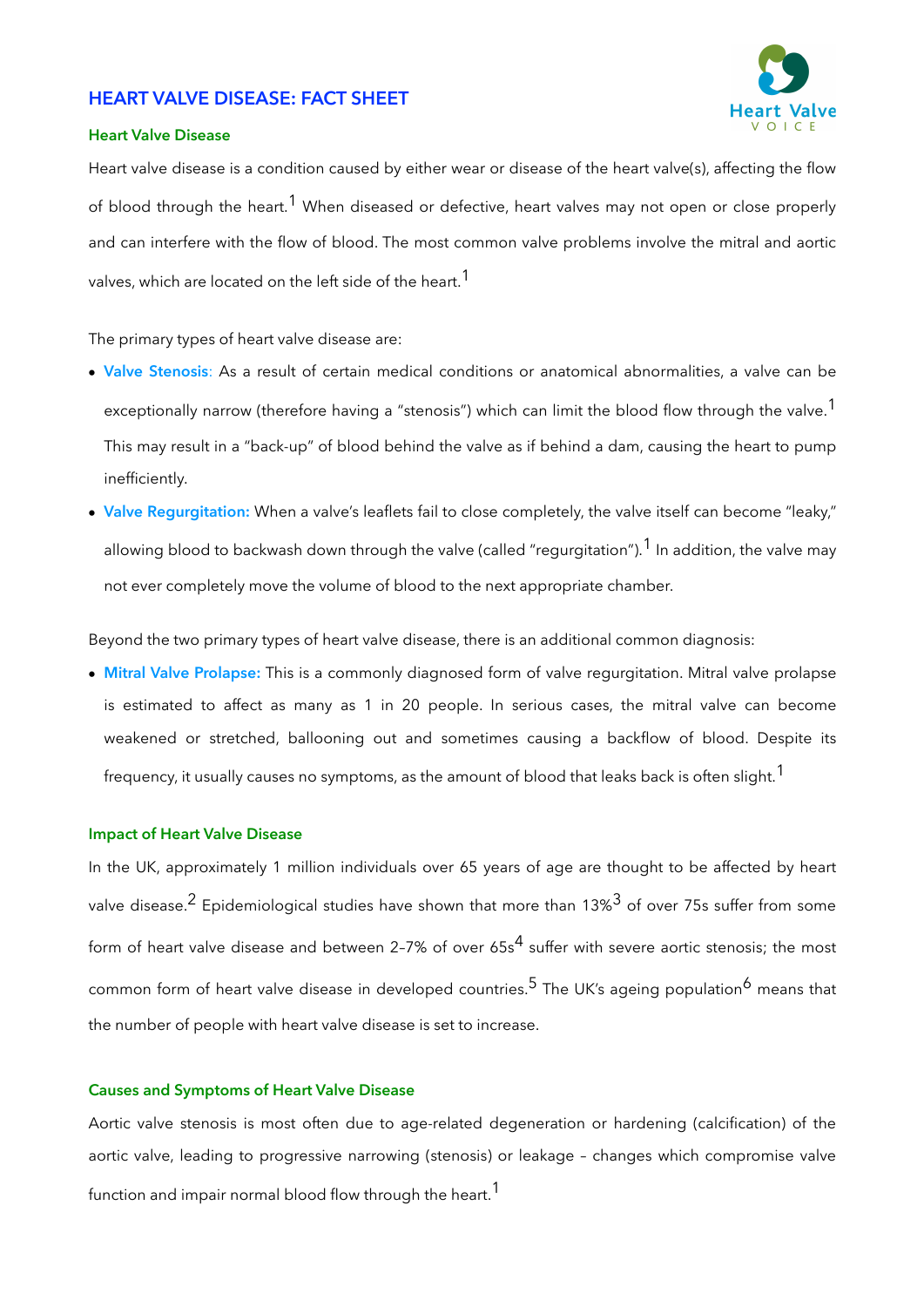Mitral stenosis occurs when there is obstruction to flow through the mitral valve separating the left atrium and left ventricle of the heart and is generally caused by rheumatic heart disease.<sup>7</sup> The condition is twice

as common in women as in men. $8$ 

| Symptoms of aortic valve stenosis <sup>5</sup>                                                                                                                                         | Symptoms of mitral valve disease <sup>9</sup>                                                                                                                                                                                                                          |
|----------------------------------------------------------------------------------------------------------------------------------------------------------------------------------------|------------------------------------------------------------------------------------------------------------------------------------------------------------------------------------------------------------------------------------------------------------------------|
| ageing process. However, when symptoms do include:<br>occur, they include:<br>$\bullet$ Fatigue<br>• Shortness of breath<br>• Light-headedness<br>• Fainting and difficulty exercising | Aortic stenosis can be classified as asymptomatic, Symptoms generally start to display themselves<br>i.e., may not be visible or put down to the natural when patients are in their 40s and 50s. They<br>$\bullet$ Fatigue<br>• Shortness of breath<br>$\bullet$ Cough |

# **Heart Valve Disorder Diagnosis**

Heart valve disease and disorders are almost always detected during a medical visit. A heart "murmur" or "click-murmur" heard through a physician's stethoscope is usually the first indication of a valve disorder. There are several tests that aid in detecting the origin of heart valve problems and determining the best treatment approach that include:

- **Electrocardiography:** This simple test records the heart's electrical activity via electrodes attached to the skin. It is the most direct way to assess the rhythm of the heart. The electrical impulses are recorded in the form of waves on graph paper.
- **Chest X-Ray:** This reveals general information about the size and shape of the heart. If a heart becomes enlarged due to valve disease, it will assume different shapes depending on the particular valve disorder.
- **Echocardiography and Doppler Echocardiography:** This painless, non-invasive test is used routinely to diagnose valve abnormalities. Ultrasound equipment takes images of the heart while it's beating, providing a view of blood flow through the heart and identifying areas of regurgitation, if present.
- **Radionuclide Ventriculography:** A nuclear scanning method, this test injects a small amount of radiation into the body via the bloodstream. The radiation is monitored while the patient is at rest and during exercise, providing information about the heart muscle and blood flow, as well as the size and shape of the heart's pumping chambers (ventriculi).
- **Cardiac Catheterisation:** Catheters are inserted into a vein and an artery to help determine the function and condition of the heart, valves and coronary arteries. It is the only test that can provide an accurate "road map" of the coronary arteries.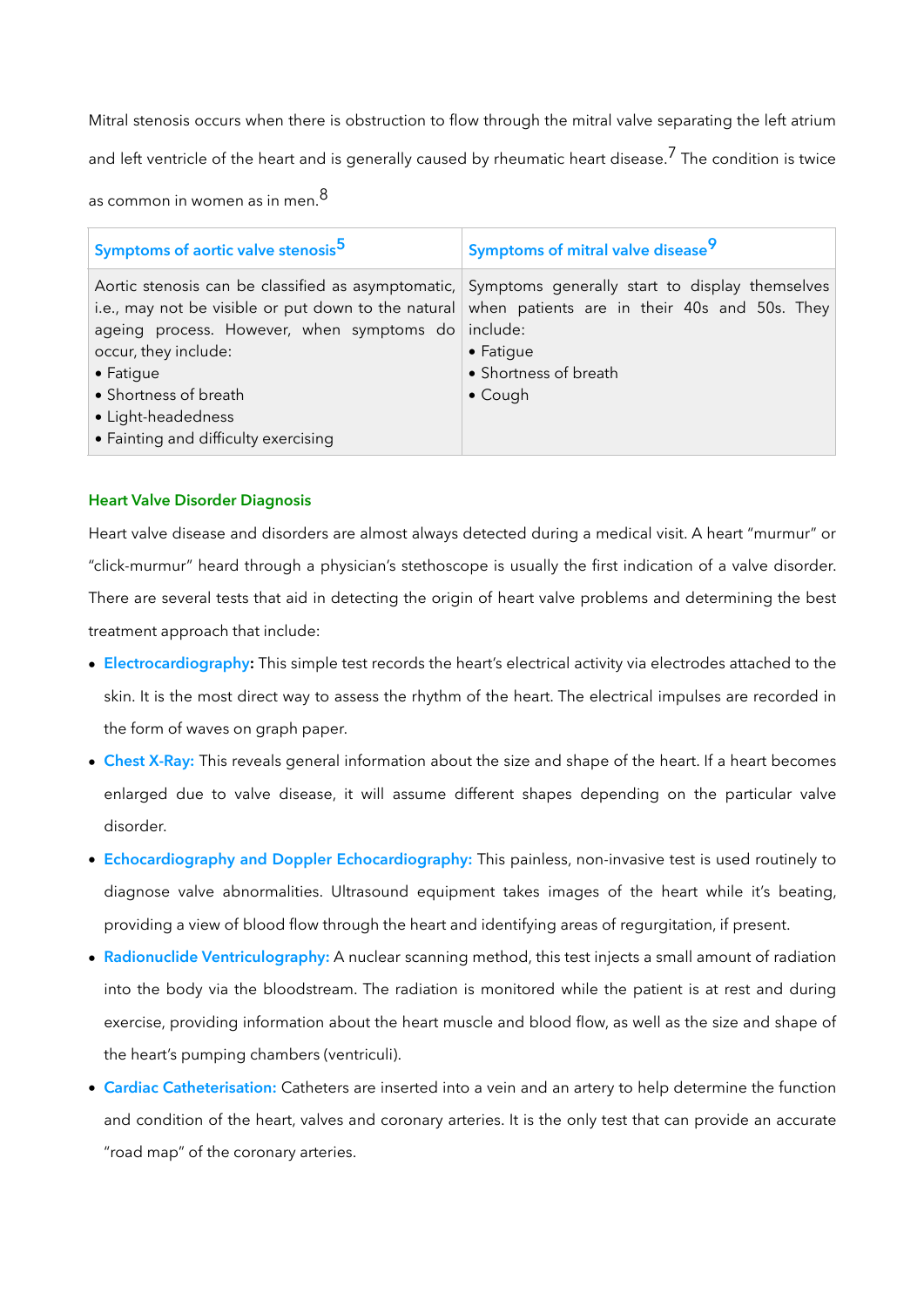• **Transoesophageal Echo:** Passing a probe down the oesophagus provides an image of the heart from behind. This test may be used both prior to and during surgery to accurately show valve regurgitation.

However, there are many challenges faced at all stages of care around the diagnosis and management of patients with heart valve disease. Some of the challenges include:

- **Infrequency of presentation:** It is a challenge for GPs in primary care to identify patients for treatment and refer them. This is due to the relative infrequency with which GPs see heart valve disease cases, meaning this is not necessarily at the forefront of their diagnostic skills set.
- **Difficult symptoms to identify:** Some patients are asymptomatic but many patients, who say they have no symptoms, do have symptoms on objective testing – it is difficult for physicians in both primary and secondary care to detect and correctly diagnose heart valve disease.
- **Infrequent use of stethoscopes:** A recent survey suggests that stethoscopes are infrequently used by physicians in primary care to listen to a patient's heart when they present with potential symptoms of heart valve disease - the one key action that could potentially detect heart valve disease.<sup>10</sup>
- **Late diagnosis:** Patients are not being diagnosed early enough they are 'slipping through the net' at all stages of the treatment pathway; in primary care and within secondary care due to lack of education, awareness and incorrect referrals.

#### **Heart Valve Disease Treatment Approaches**

Current clinical guidelines on the management of aortic stenosis make a clear distinction between symptomatic and asymptomatic conditions – however what they identify is the need to treat severe aortic stenosis. Without treatment, patients with severe disease face reduced longevity, and impairments in physical and social functioning and emotional well-being that contribute to poor quality of life. 11,12,13,14 There are a number of potential treatments:

- **Valve Repair:** In some cases, the aortic valve can be repaired during surgery and the patient's tissue maintained<sup>1</sup>
- **Aortic Valve Replacement (AVR):** More often, surgery to replace the aortic valve is required.<sup>1</sup> In recent years, minimally invasive techniques have been introduced which bring potential benefits for patients.
- **Transcatheter Aortic Valve Replacement (TAVI):** TAVI offers a less invasive treatment option than surgical replacement and provides a way of implanting valves in patients who previously would have been considered too high-risk for surgical valve replacement. With TAVI, a tissue valve is inserted through a catheter and implanted within the diseased aortic valve, quided by imaging.<sup>15</sup>